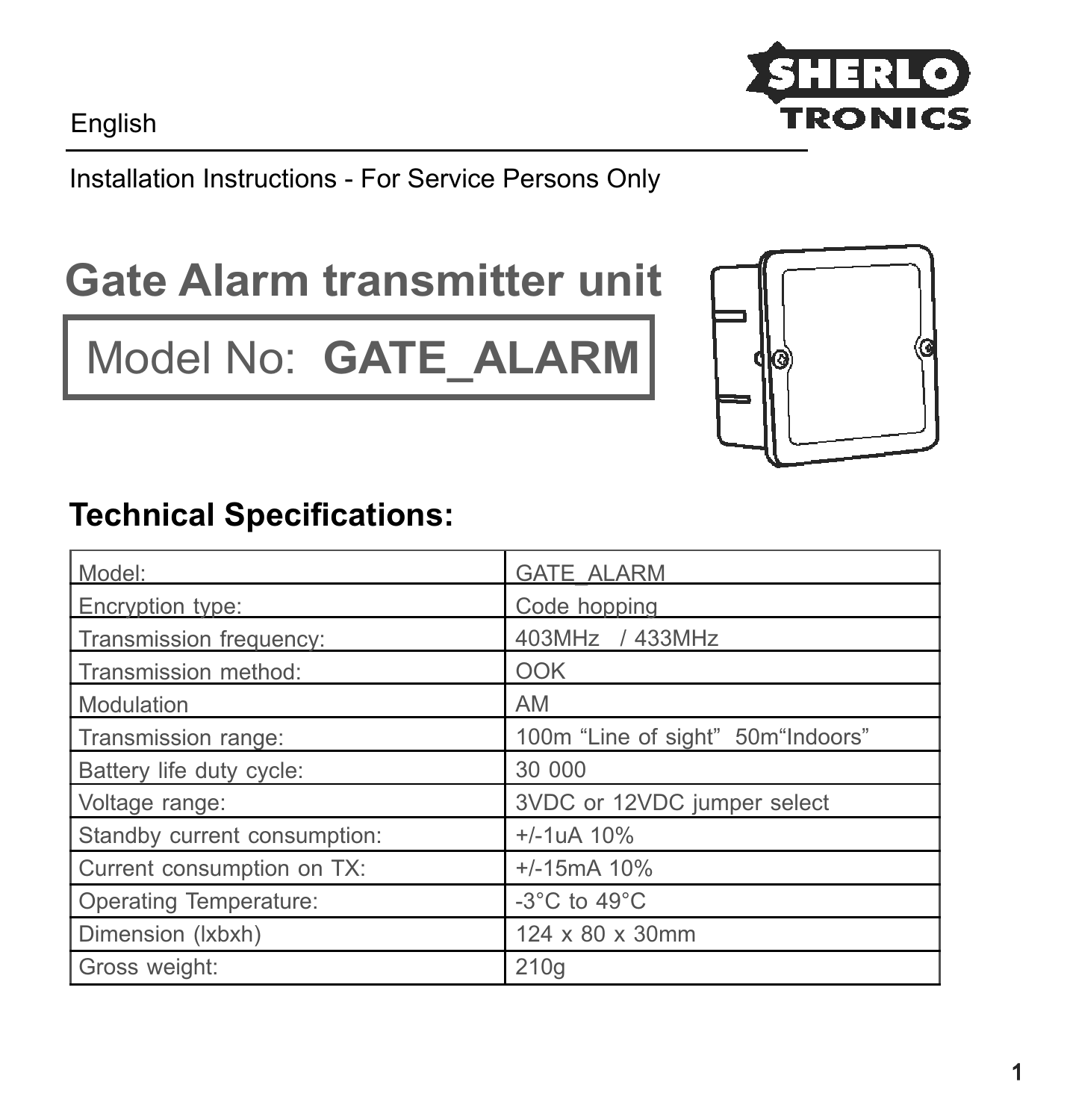## **Features:**

Code-Hopping Encryption; Bypass Input for setting up a 24 hour system Tamper switch input; 1 or 3 Minute time out; 12V DC input; Weather proof housing Frequency stability controlled +/- 75KHz

## **Approvals:**

This product is approved for use in residential, commercial and light Industrial environment and complies with the essential protection requirements of the R&TTE Directive 1999/EC on the approximation of the laws of the Member states relating to electromagnetic compatibility and radio spectrum.

Certifications: ETSI EN300 220-V2.4.1 ETSI EN301-489-3 V1.4.1 ETSI EN301-489-1 V1.9.2 IEC 60950-1:2005 + A1:2009 ICASA TA-2018/351



#### **Order Codes:**

Gate Alarm Transmitter unit: 3V or 12V GATE ALARM

### **Warranty**

This product is sold subject to our standard warranty conditions and is warrantied against defects in workmanship for a period of two years.

**Customer Support line: +2711 462 5101 E-mail: technical@sherlotronics.co.za**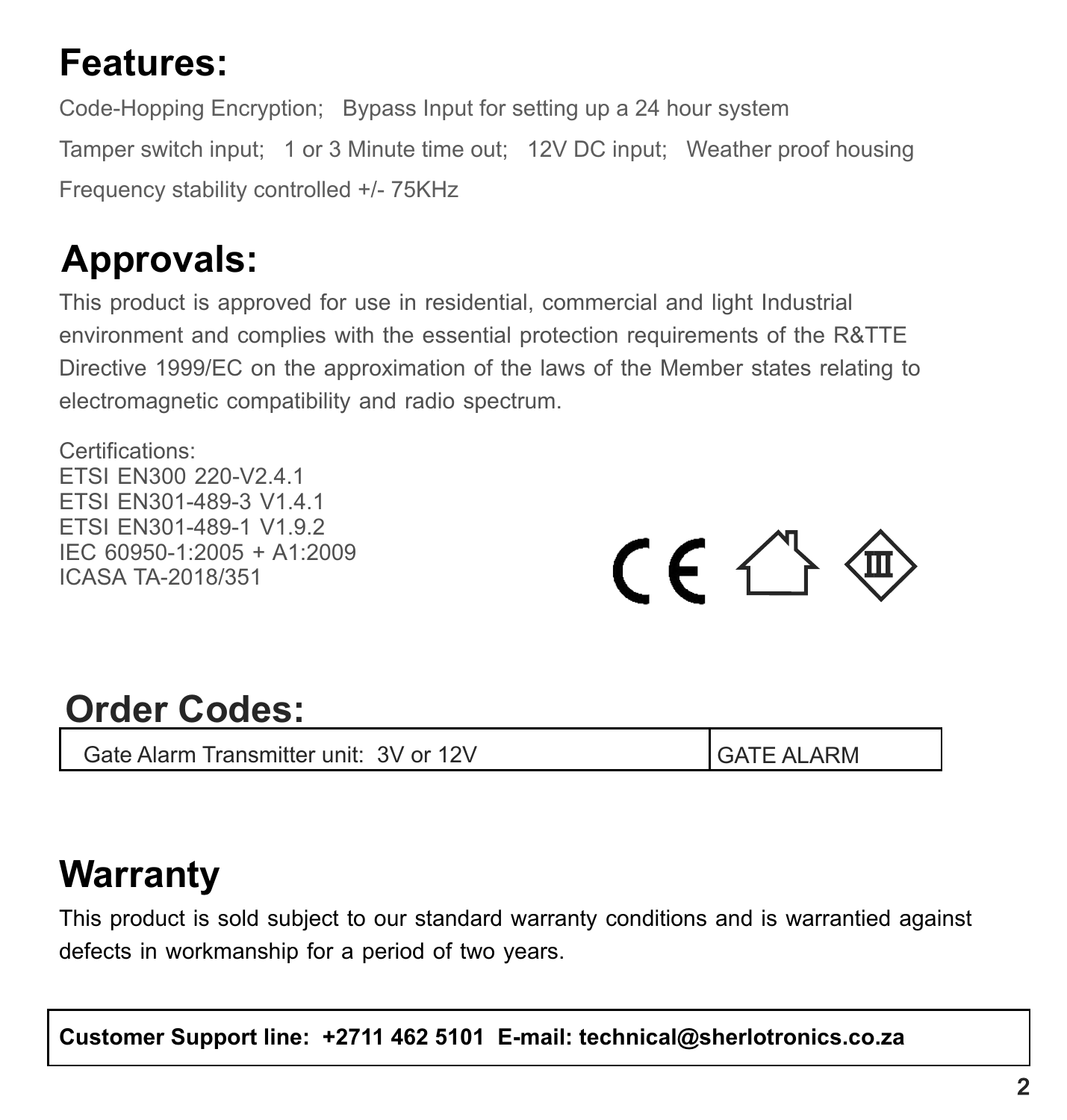## **Mounting advice**

The plastic housing is water proof, and must be mounted externally on the inside of the gate, close to the gate opening. It is not recommended to mount the GATE ALARM unit lower than 500mm from the ground as this will affect its RF performance and operating distance. Check the diagram below for the best mounting position. The unit can be installed as close to the gate motor as possible so that one can easily run a wire from the gate motor's receiver input to bypass the Alarm signal.



Securely mount & screw the Magnet to the end of the Gate. Align the Wide Gap Reed switch as close to the magnet as possible and securely mount & screw the unit to the wall or post of the gate. Once this is done, position the Gate Alarm transmitter housing slightly above the reed switch onto the wall or post.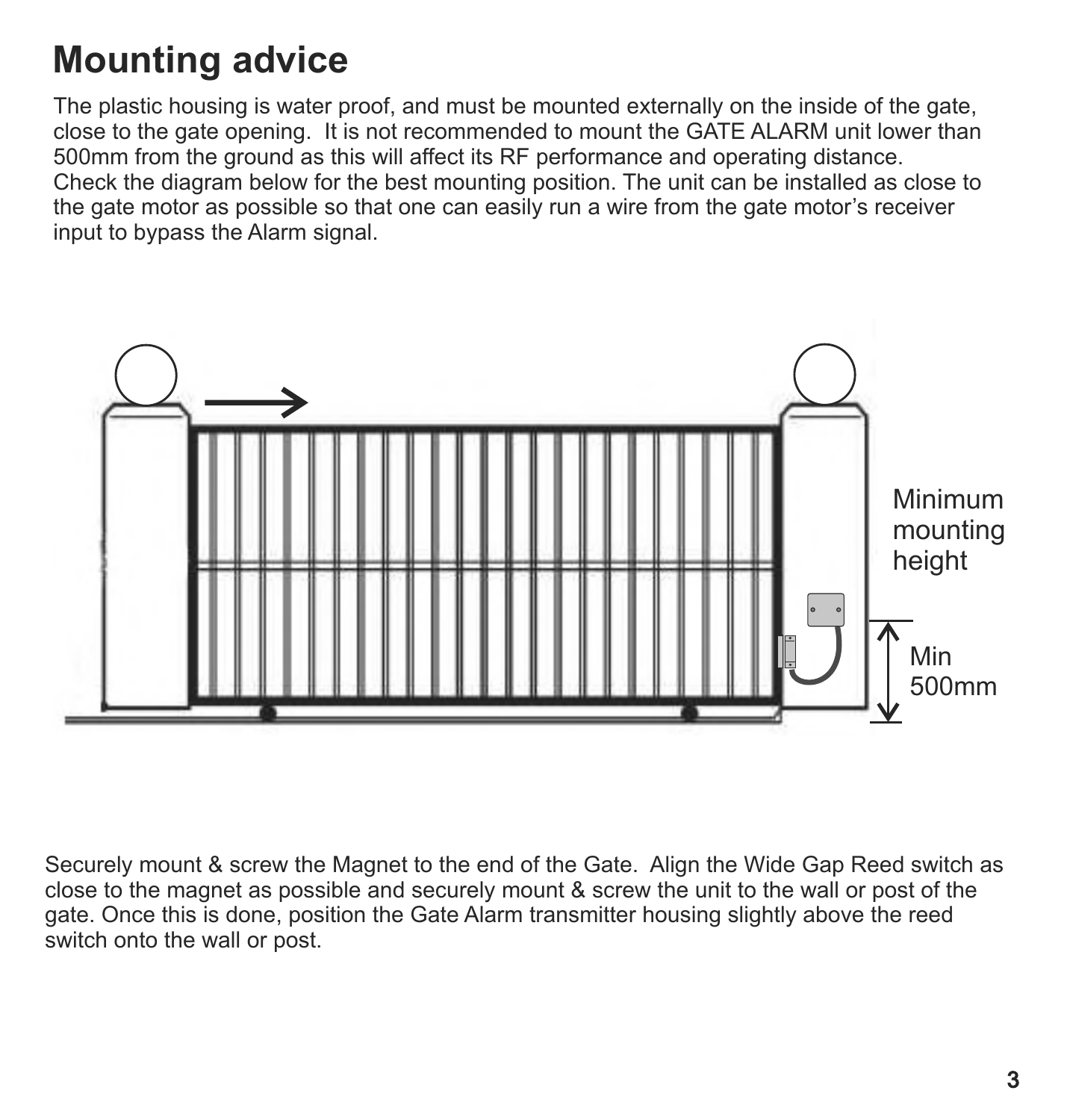## **Programming the Gate Alarm to a Receiver**

- 1. Default the Receiver unit before you begin a new installation. This erases all previously programmed transmitters.<br>2. Press the LEARN switch on the Rece
- 2. Press the LEARN switch on the Receiver.<br>3 Press the **TRANSMIT** switch on the GATE
- 3. Press the **TRANSMIT** switch on the GATE ALARM unit.
- 4. The Receiver will beep twice when it learns the signal from the GATE ALARM unit.<br>Frace the LEARN switch again on the receiver to exit out of learn mode (1 x l ong)
- 5. Press the LEARN switch again on the receiver to exit out of learn mode. (1 x Long beep)

#### **Gate Alarm setup on a Alarm panel**

The Gate Alarm can be installed and used like a standard Intruder zone on an alarm panel. This means that it will transmit an Alarm signal every time the gate is opened and trigger the receiver. The Alarm panel will only activate when the Alarm panel is armed. It is a good idea to set the zone onto a Chime output so that the Alarm panel's keypads chime's a beep every time the gate is opened.

#### **Optional settings:**

**3MIN TIMEOUT** jumper: This setting enables the unit to transmit an alarm signal if the gate is left open for longer than 3 minutes. It is shown set in the diagram below.

**TAMPER** hard wire input: By wiring in a N.O tamper switch the unit will transmit an alarm signal if the lid of the housing opens. This feature is optional.

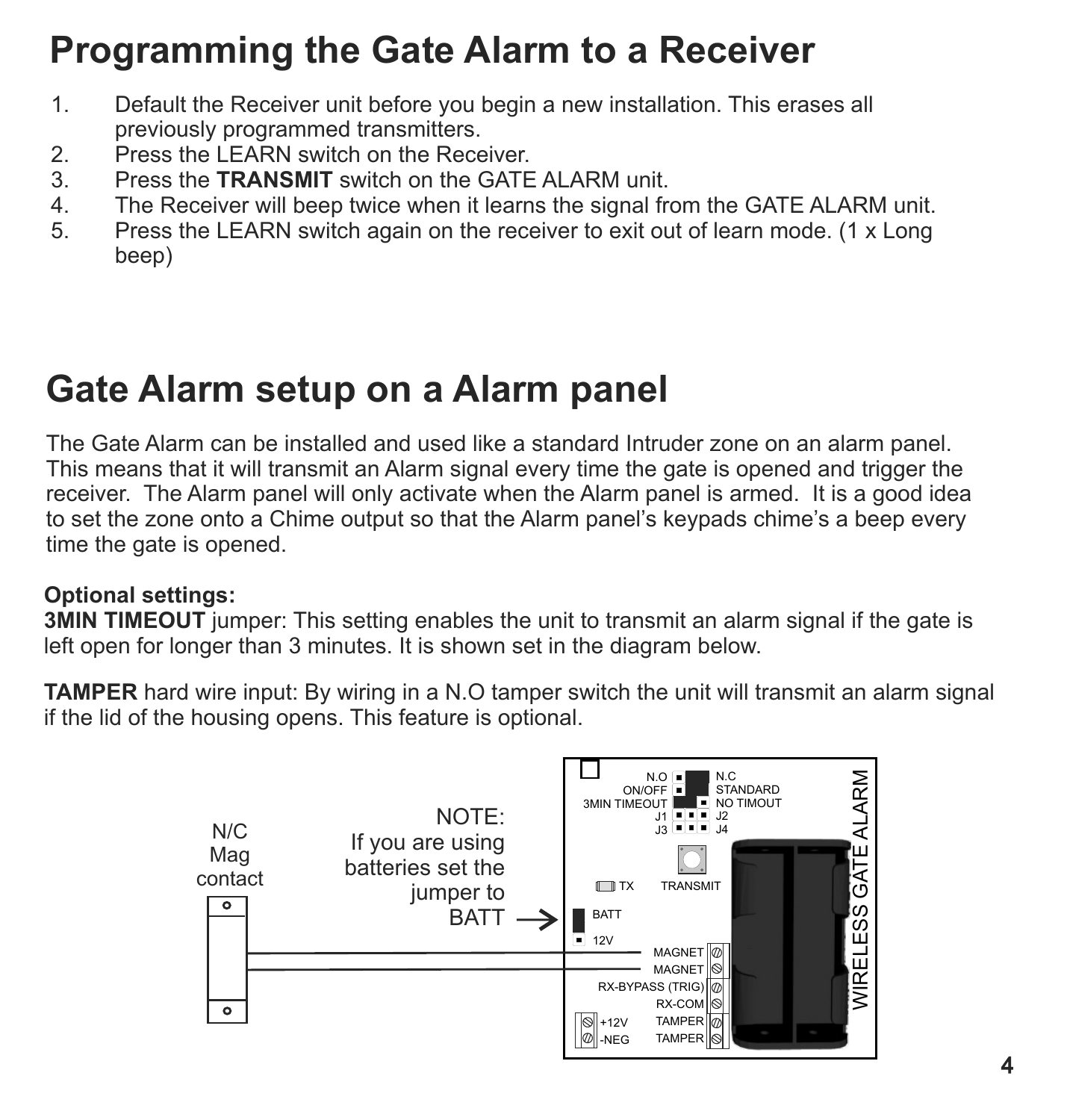## **Jumper Settings**

| N.O                | Normally Open trigger input.                                                    |
|--------------------|---------------------------------------------------------------------------------|
| N.C                | Normally Closed trigger. (The supplied mag switch is a N.C)                     |
| <b>ON/OFF</b>      | The Receiver will switch its Relay Open when the gate is open, & the relay will |
|                    | close when the gate closes.                                                     |
| <b>STANDARD</b>    | Transmits every time the gate opens.                                            |
| <b>3MIN TIMOUT</b> | Transmits if the Gate is left Open for more than 3 Minutes                      |
| J1                 | Transmits if the Gate is left Open for more than 1 Minutes                      |
| J3                 | The gate alarm unit will transmit a Supervision signal every 15minutes          |
|                    | This will only work on a compatible SUPERVISION enabled receiver. Model RX8-500 |

### **Gate Alarm monitoring the Open or Closed state**

If you want the Gate alarm unit to monitor the Open or Closed state of a gate or a garage door it is easily achieved by setting the jumper to ON/OFF. Once this is done you will need to program a receiver unit which will also need to be set on the ON/OFF jumper setting. Follow the procedure below:

- 1. Default the receiver unit before you begin a new installation. This erases all previously programmed remote codes.
- 2. Select the 1 sec & 3 sec relay time jumpers respectively or the ON/OFF setting on both the receiver and gate alarm.
- 3. Press the LEARN switch once on the receiver to enable the (ON) > (1 x beep)
- 4. Press the TRANSMIT button on the gate alarm unit now. (2 x short beeps will sound on the receiver when it learns the code)
- 5. Press the LEARN switch on the receiver again to now enable the (OFF) > (2 x beeps)
- 6. Press the TRANSMIT button on the gate alarm unit again. (2 x short beeps sound on the receiver when it learns the code)
- 7. **To exit..** out of learn mode on the receiver press the LEARN button. > (Long beep)